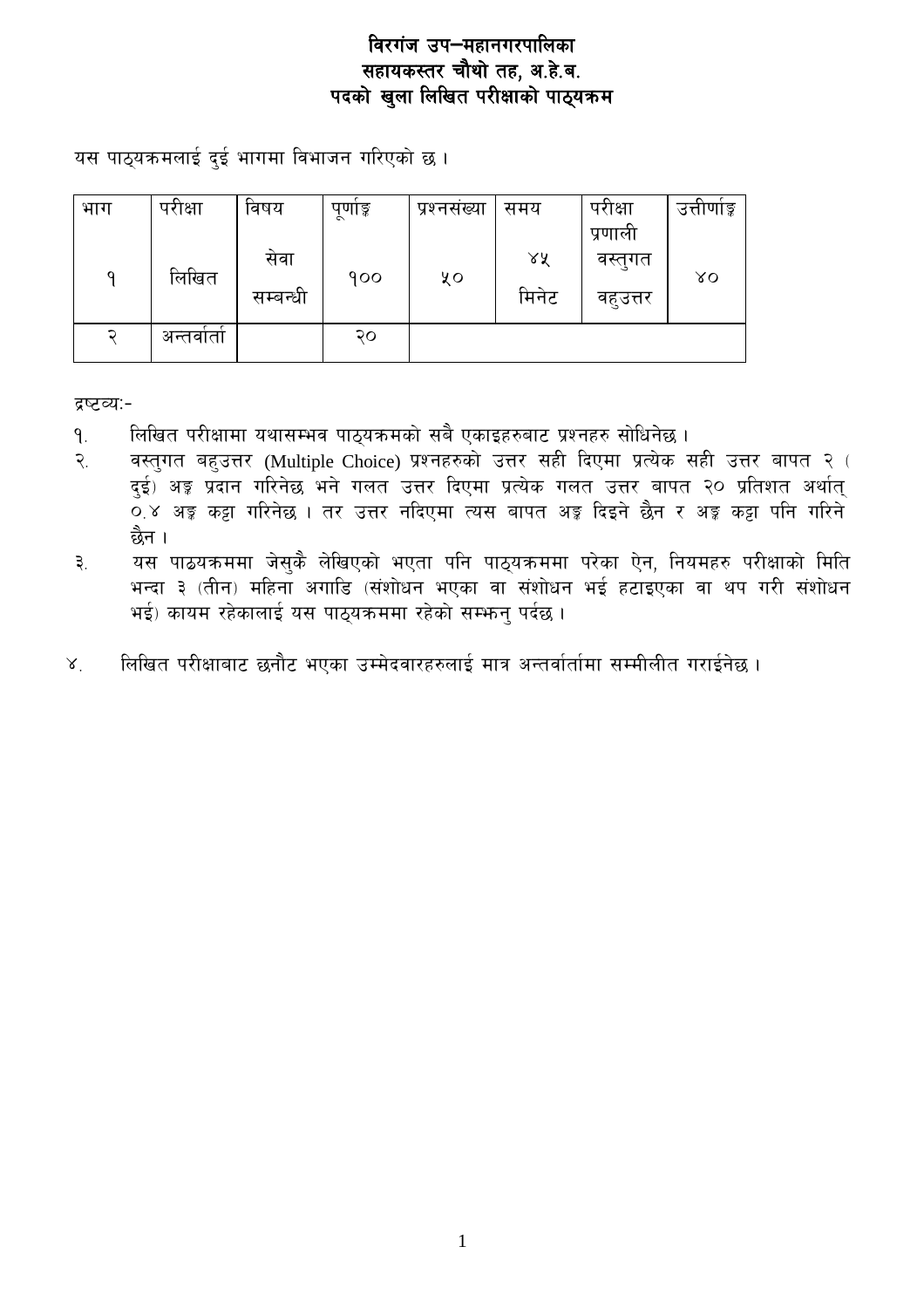### **Anatomy and physiology**

- 1. Anatomical structure and function of the different organs of the body system,
	- A. Digestive system
	- B. Respiratory system
	- C. Cardiovascular system
	- D. Reproductive system
	- E. Endocrine system
	- F. Nervous system
	- G. Skeletal system
	- H. Sense organ system

#### 2. Health education and community Diagnosis

- (A) Health Education
	- Health Education, importance and method
	- Communication & barrier of communication
	- Learning process
	- Leadership.
- (B) School Health
	- Purpose of School Health Program
		- Activities of School Helath Program.
- (C) Community Diagnosis
	- Importance and methods of community diagnosis
- (D) Community Development
	- Objective
	- Methods of community development
- 3. Community Health
	- (A) Epidemiology
		- i. Definition of Epidemiology
		- ii. Scope of Epidemiology
		- iii. Vitalstatistic
		- iv. Epidemiological investigation
		- v. Epidemiological trends
		- vi. Disease prevention
		- vii. Basic principle of disease transmission viii.Immunity.
	- (B) Environmental sanitation
		- i. Environmental sanitation
		- ii. Scope of environmental sanitation
		- iii. Water (Source, Water purification)
		- iv. Excreta disposal and faecal born disease
		- v. Solid waste method of termination
		- vi. Disposal of waste water
		- vii. Health & Disease spectrum
		- viii.Food sanitation
		- ix. Insects and rodents and their importance in public health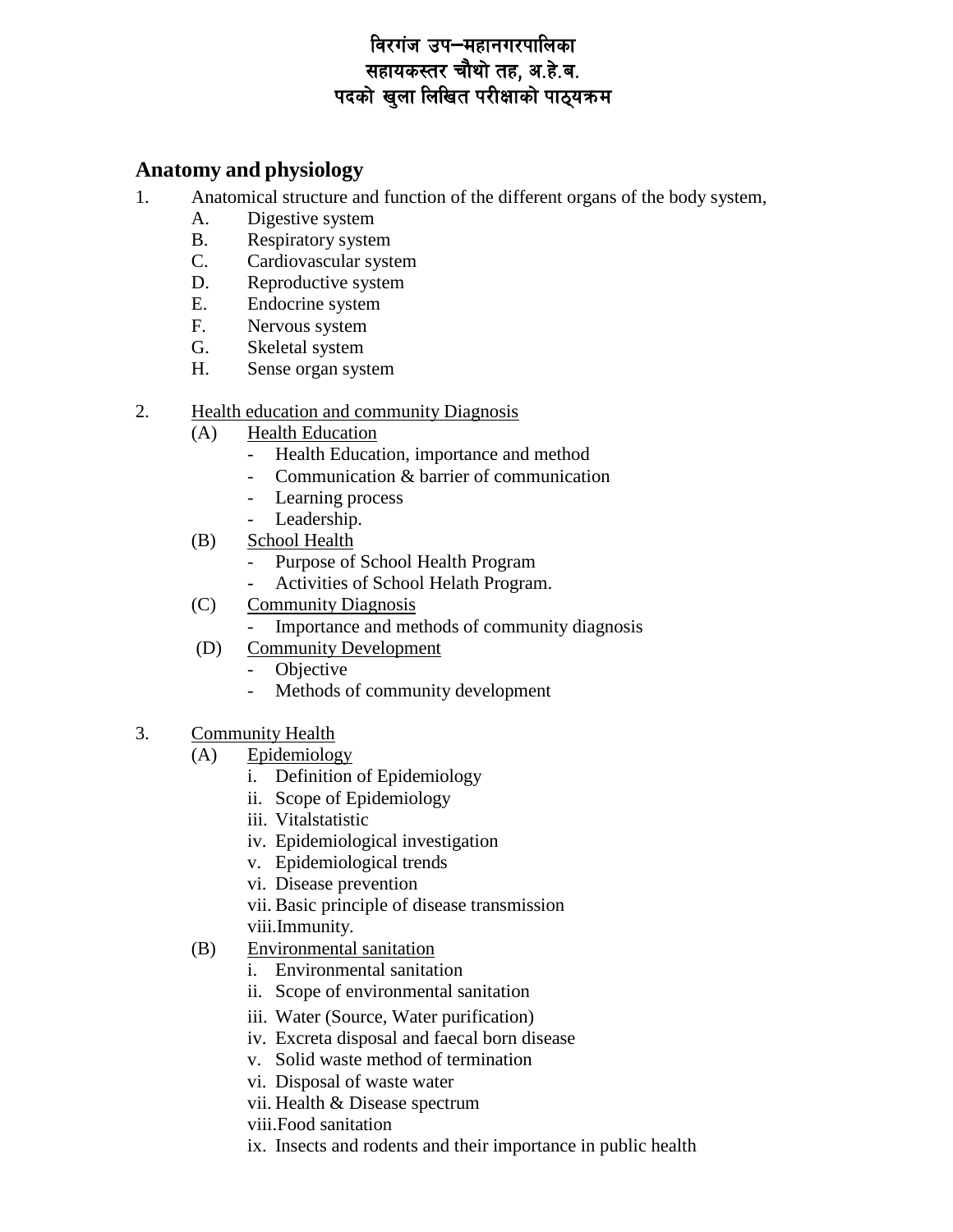- x. Milk hygiene & Milk born disease.
- 4. (A) Basic Medical Procedures and First Aid Treatment
	- First aid:- Shock, Bleeding, burn/scalds fracture, Ear, Throat, Nose and Eye injuries, Poisoning, Snake bite, Insect bite and Animal bite & Frost bite
	- First aid treatment of electrical injury
	- Drawing, Choking, High fever fit and convulsion
	- (B) Basic Medical Procedures
		- Vital signs
		- Investigation process and Importance of urine, Stool, Blood, Sputum pus and throat swab collection
		- Bandage (Importance, types & application)
		- Technique of giving injection
		- Sterilization process, importance, type and methods.

#### 5. **Vector Borne Disease (VBDs):**

- i. History and Epidemiology of VBDs- Mode of transmission, causative agent, host, vector and evironment, Life cycle of vectors and parasites/viruses.
- ii. Rationale and Tools and techniques for the Prevention and control of VBDs.
- iii. Clinical features, Diagnosis and Case Management of VBDs
- iv. Nepal's National Goal, objectives, prevention and control strategies, approaches, methods and activities, National Treatment Protocl of VBDs. Trends of transmission, geograpical distribution, epidemiological situation.
- v. Planning for VBDs Prevention and Control at the district and periphery level:
	- 1. Analysis of the district VBDs situation.
	- 2. Development of District VBDs Profile with the risk areas and population mapped.
	- 3. Preparation of Annual Work Plan
	- 4. Epidemic/Outbreak preparedness and Response
	- 5. Surveillance
	- 6. Behaviour Change Communication (IEC)
	- 7. Recording and Reporting of VBDs
	- 8. Referral and follow-up
	- 9. Supervision, monitoring and evaluation of VBDs control programs.
	- 10. Roles and responsibilities of different level health facilities.
	- 11. Techniques of community mobilization for VBDs.
- 6. Maternal and Child Health, Family Planning and Nutriton
	- A. Maternal and Child Health
		- i. Antenatal care
		- ii. Physiological Change during pregnancy
		- iii. Danger signs
		- iv. High risk group (mother)
		- v. Delivery care
		- vi. Stages of labor
		- vii. Difference between false and true labour
		- viii. Postnatal care
		- ix. New born Care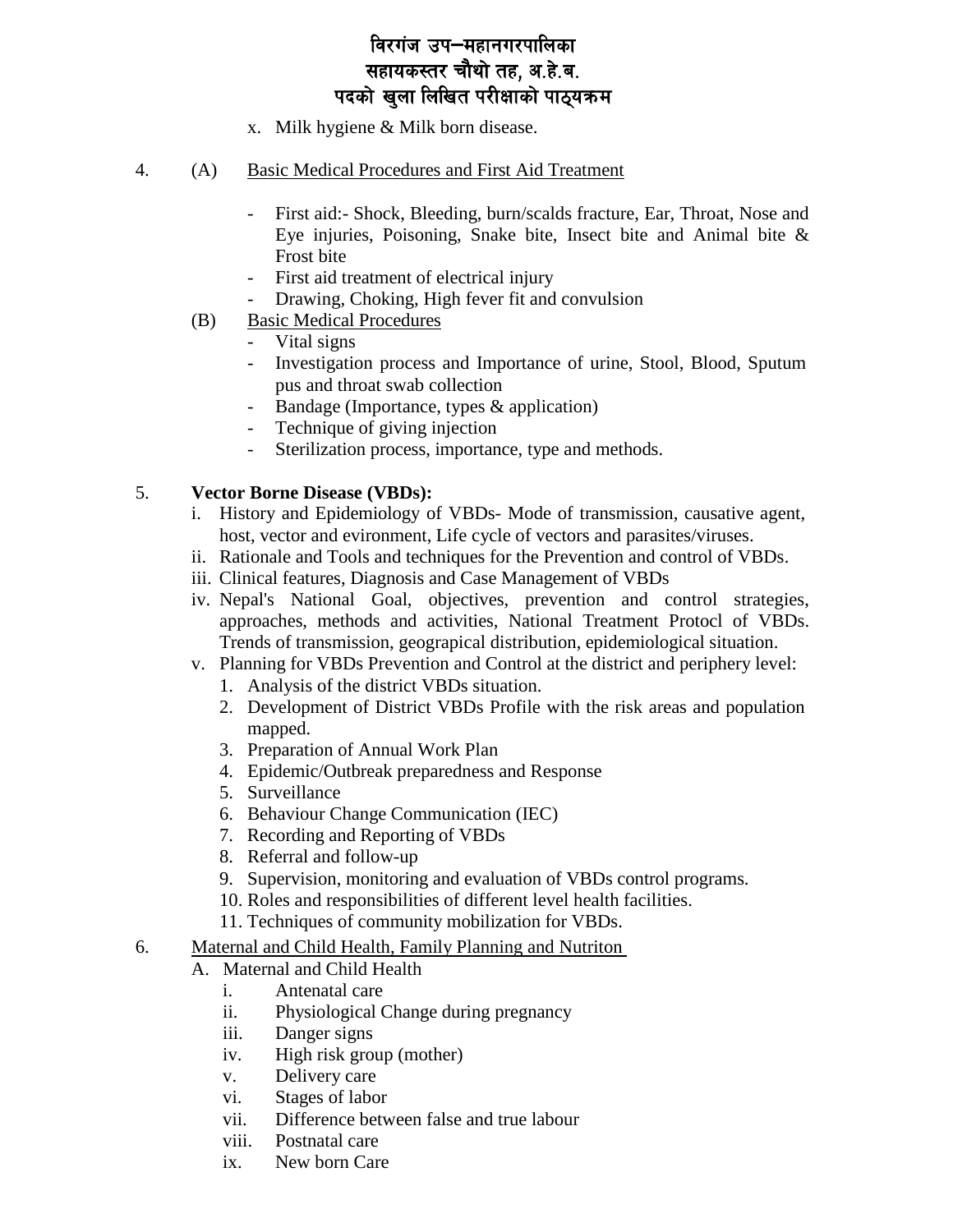- Complication of pregnancy  $\mathbf{x}$ .
- Abortion  $\overline{x}$ *i*.
- xii. Ectopic pregnancy
- Toxemia xiii.
- $\dot{x}$ iv. **Mal Presentations**
- Ante Partum haemorrihage  $XV$
- Poat partum haemorrihage xvi.
- xvii. Post partum haemorrihage, retained placenta
- xviii. Definition, signs and symptoms; and management of pelvic infection
- $\overline{x}$  ix. Uterince prolapsed
- Leucorrhoea, Trichomonosis  $\mathbf{X} \mathbf{X}$
- Growth and development of baby xxi.
- xxii. Milestone development
- xxiii. Definition, causes, signs symptoms and management of Ante Respiratory Infection (ARI), Diarrheal Diseases
- xxiv. Six killer desease (Tuberculosis, Teatunus, Polio, Purtusis, Diphtherial **Measles**
- (B) **Family Planning** 
	- i. Population education
	- ii. Population pyramids
	- iii. Consequences of population growth
	- iv. Mea rures to slove population problem.
	- v. Family planning methods
	- vi. Temporary method
	- vii. Permanent method
- Nutrition  $(C)$ 
	- Source of nutrients  $i$ .
	- $ii.$ Nutritional status measurements
	- iii. Breast feeding, Weaning and supplementary foods
	- iv. PEM (Protein Energy malnutrition) sign/symptoms, prevention and treatment
	- v. Vitamins, Minerals, sources, deficiency disease, sign/symptom of deficiency disease and management
- 7. Communicable Disease and Microbiology
	- Microbiology A.
		- $\mathbf{i}$ . Micro-orgnisms (Bacteria, virus, parasities fungus, protozoa, helminthes)
	- $B<sub>1</sub>$ **Communicable Diseases**

Communicable disease and non communicable disease, causes, clinical features, treatment, compliation and prevention of:

- Amoebic, bacillary, dysentery, giardiasis  $i$ .
- $ii.$ Cholera, Tuberculosis, Malaria
- **Parasitic Siseases** iii.
- iv. Viral Sisease (AIDS, Chicken pox, measles, influenza and common cold, mumps, Rabies, infective, hepatitis, polomyelitis, trachoma)
- **Bacterial Disease**  $V_{\bullet}$
- vii. Leprosy, pertusis, tetanus, gastro-enteritis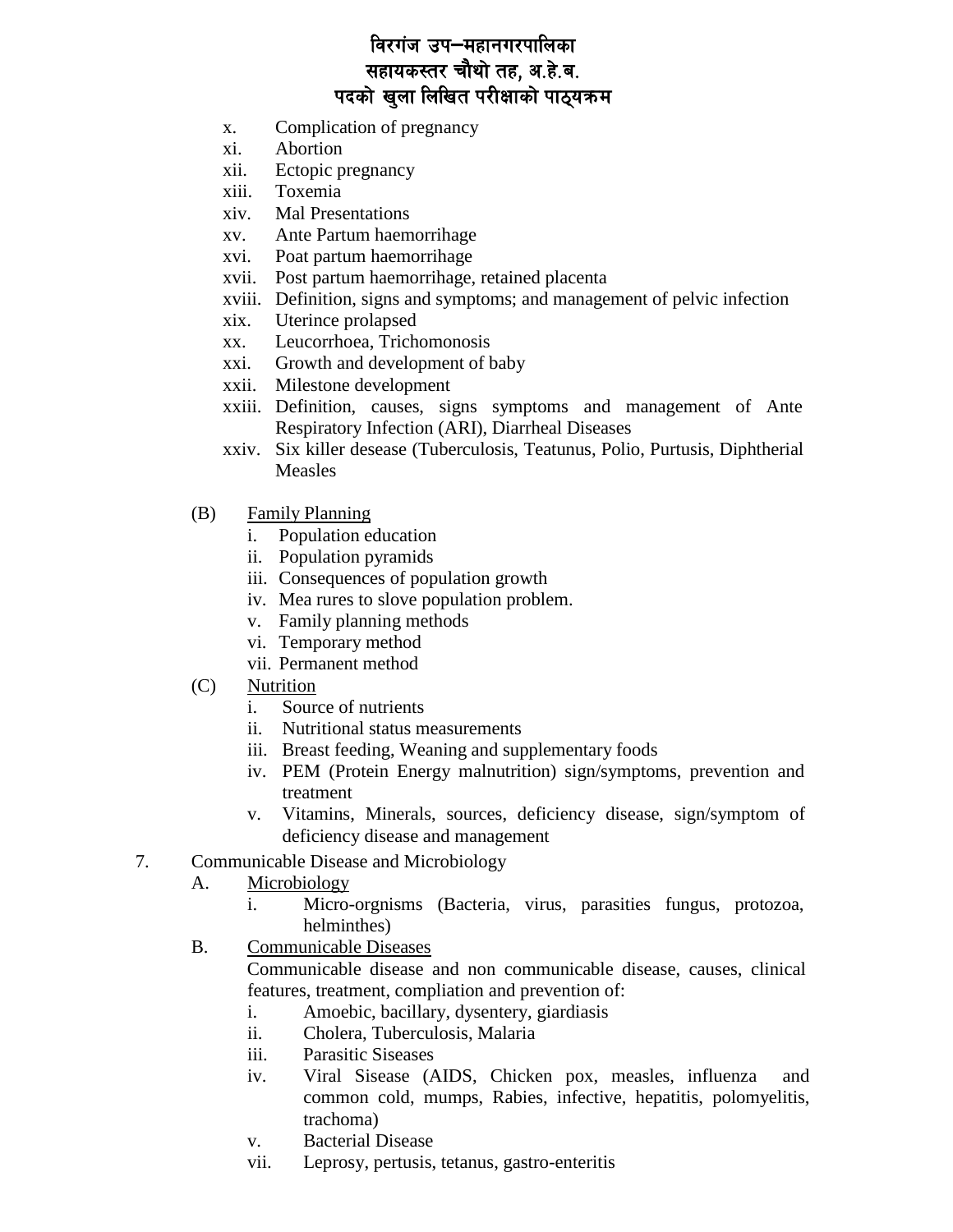- vii. Enteric fever, diphtheria, syphilis, gonorrhea.
- 8. Medicine & Surgery:

#### A. **Medicine:**

- 1. Hitory taking/physical examination
	- 2. Causes, signs and symptoms, type, prevention, treatement, complication and investigation of
		- a. Deficiency disease
			- i. Anemia, Protein Energy Malnutrition (PEM), Vitamin deficiency disease.
	- b. Digestive System
		- i. Gastritis, peptic ulcer, cholecystitis
		- ii. Appendicitis
		- iii. Dysentery
		- iv. Gastroenteritis
		- v. Hepato-splenomegaly
	- c. Respiratory system
		- i. Common cold
		- ii. Tonsillitis
		- iii. Pharyngitis
		- iv. Rhinitis
		- v. Sinusitis
		- vi. Bronchitis
		- vii. Pheumothorax
	- d. Cardiovascular System
		- i. Hyper Tension
		- ii. Congestive Cardiac Failure (CCF)
		- iii. Rheumatic fever
	- e. Genito Urinary System
		- i. Nephritis
		- ii. Renal Colic
		- iii. Urinary Tract Infection (UTI)
- f. Endocrine System
	- i. Diabetes
	- ii. Hypothyroidism
	- iii. Hyperthyroidism
- g. Nervous System
	- i. CVA (Cerebro Vascular Accident
	- ii. Convulsion
	- iii. Meningitis
	- iv. Epilepsy
	- v. Unconsciousness
- h. Skin Problem
	- i. Scabies
	- ii. Ringworm
	- iii. Impetigo
	- iv. Eczema
	- v. Allergies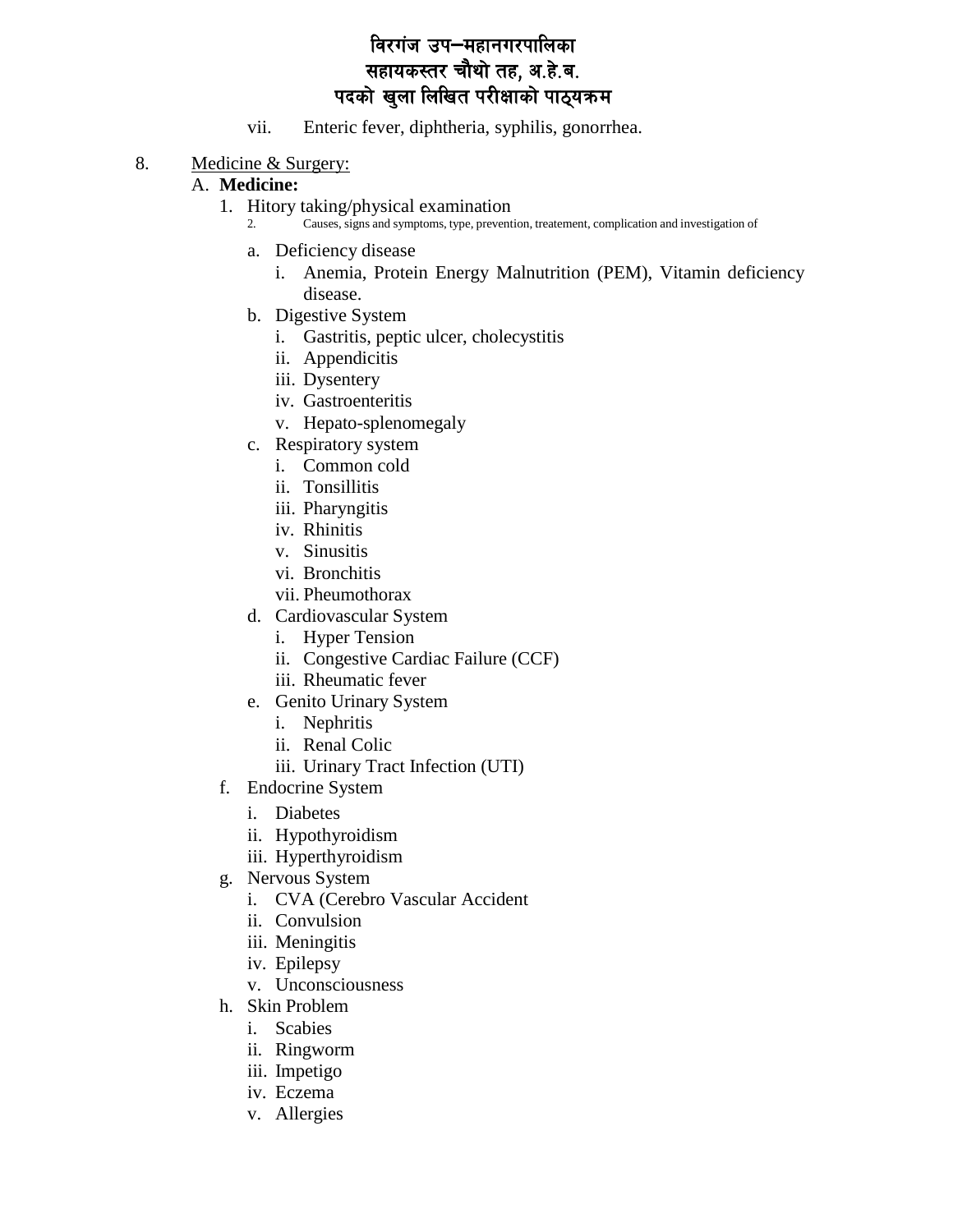#### **B Surgery:**

- 1. Definition Clinical Features and appropriate treatment of:
	- i. Boils
	- ii. Carbuncles
	- iii. Ulcer
	- iv. Piles
	- v. Wound
	- vi. Burn and scales
	- vii. Fracture
	- viii. Dislocation and sprain
	- ix. Head and spinal cord injuries
	- x. Bleeding
	- xi. Foreign body in eye, ear, nose and throat
	- xii. Conjunctivitis, iritis, trachoma, cataract, stye. Otitis externa
	- xiii. Common problem of teeth and mouth
	- xiv. Acute abdominal problem
	- xv. Acute appendicitis
	- xvi. Acute cholecystitis
	- xvii Instinal obstnection
	- xviii. Hydrocele
	- xix. Hernia
	- xx. Tumor
- 9. Pharmacy and Pharmacology
	- A. Pharmacy
		- i. Terminology used inn pharmacy
		- ii. Simple pharmaceutical calculation according to Indian pharmacopoeia (IP) and British pharmacopoeia (BP) and formulatory
		- iii. Inventory management
		- iv. Dispensing
		- v. Narcotic drugs management
		- vi. Banded drugs
		- B. Pharmacology
			- i. Terms used in pharmacology
			- ii. Meaning and types of Antibiotic
			- iii. Action, use, dose, general side effects and contradiction of the drugs used in different systems:
				- 1. Digestive systems
				- 2. Respiratory system
			- iv. Condition
				- 1. Pain
				- 2. Fever
				- 3. Inflammation
				- 4. Locally used preparations
				- 5. Antihypertensive drugs
				- 6. Nutritional Supplementory Drugs
				- 7. Vaccines
				- 8. Hormones